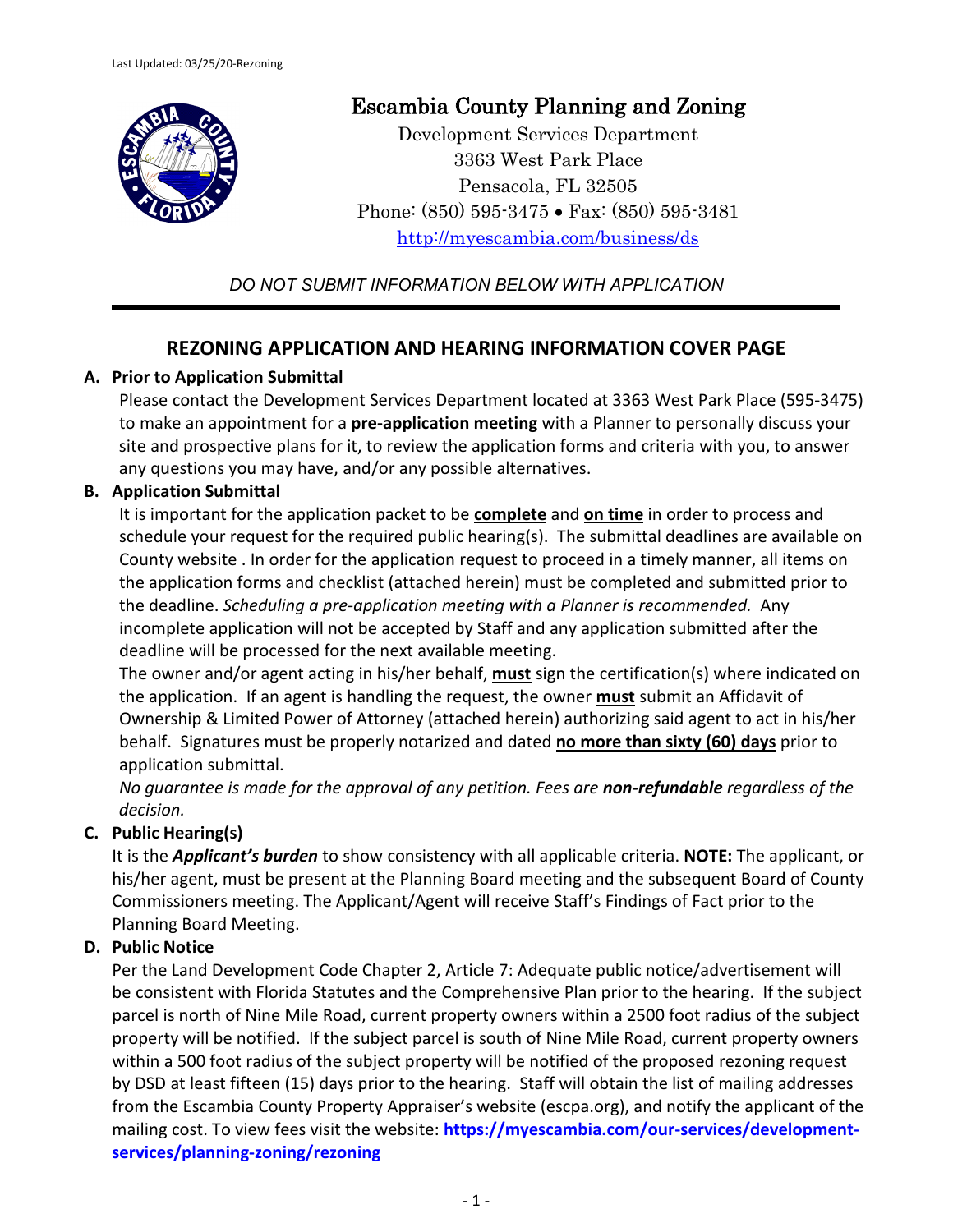

# Escambia County Planning and Zoning

Development Services Department 3363 West Park Place Pensacola, FL 32505 Phone: (850) 595-3475 • Fax: (850) 595-3481 <http://myescambia.com/business/ds>

|    |                             |                              | <b>Rezoning Application</b>                                                                                                                                                                                   |  |
|----|-----------------------------|------------------------------|---------------------------------------------------------------------------------------------------------------------------------------------------------------------------------------------------------------|--|
|    |                             |                              | FOR OFFICE USE ONLY - Case Number: ________________ Accepted by: ___________ PB Meeting: __________                                                                                                           |  |
| 1. | <b>Contact Information:</b> |                              |                                                                                                                                                                                                               |  |
|    |                             |                              |                                                                                                                                                                                                               |  |
|    |                             |                              |                                                                                                                                                                                                               |  |
|    |                             |                              | Business Phone: ________________________________Cell: __________________________                                                                                                                              |  |
|    |                             |                              |                                                                                                                                                                                                               |  |
|    |                             |                              |                                                                                                                                                                                                               |  |
|    |                             |                              |                                                                                                                                                                                                               |  |
|    |                             |                              |                                                                                                                                                                                                               |  |
|    |                             |                              | Business Phone: _________________________________Cell: _________________________                                                                                                                              |  |
|    |                             |                              |                                                                                                                                                                                                               |  |
|    |                             |                              | Note: Owner must complete the attached Agent Affidavit. If there is more than one owner, each owner must<br>complete an Agent Affidavit. Application will be voided if changes to this application are found. |  |
| 2. |                             | <b>Property Information:</b> |                                                                                                                                                                                                               |  |
|    |                             |                              |                                                                                                                                                                                                               |  |
|    |                             |                              |                                                                                                                                                                                                               |  |
|    |                             |                              |                                                                                                                                                                                                               |  |
|    | В.                          |                              |                                                                                                                                                                                                               |  |
|    |                             | C. Existing Zoning: 1990     |                                                                                                                                                                                                               |  |
|    |                             |                              | Proposed Zoning: _________; explain why necessary and/or appropriate                                                                                                                                          |  |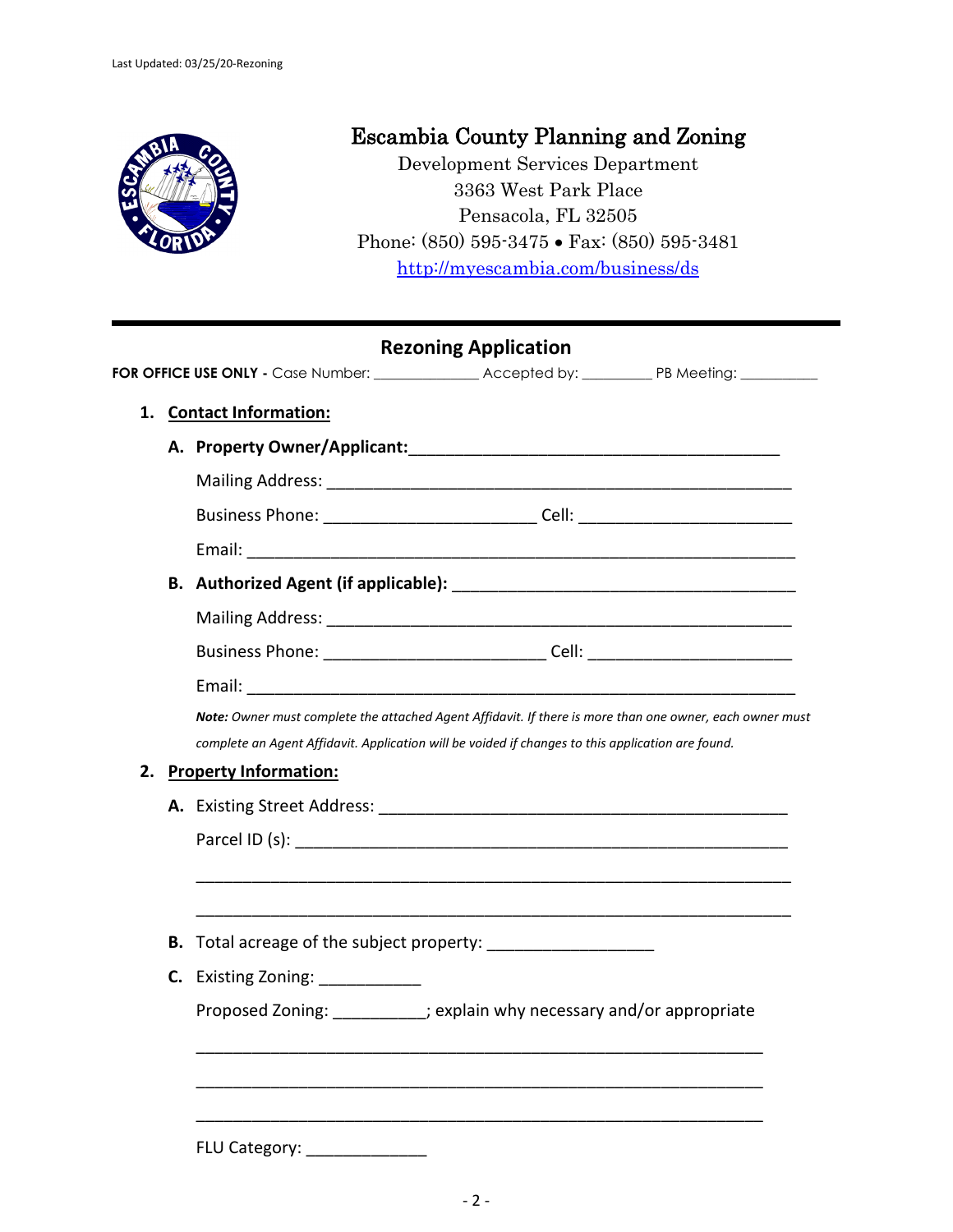- **D.** Is the subject property developed (if yes, explain):
- E. Sanitary Sewer: \_\_\_\_\_\_ Septic: \_\_\_\_\_

### **3. Amendment Request**

**Approval conditions**. The applicant has the burden of presenting competent substantial evidence to the reviewing board establishing that the requested zoning district would contribute to or result in a logical and orderly development pattern. The appropriate surrounding area within which uses and conditions must be considered may vary with those uses and conditions and is not necessarily the same area required for mailed notification. A logical and orderly pattern shall require demonstration of each of the following conditions:

\_\_\_\_\_\_\_\_\_\_\_\_\_\_\_\_\_\_\_\_\_\_\_\_\_\_\_\_\_\_\_\_\_\_\_\_\_\_\_\_\_\_\_\_\_\_\_\_\_\_\_\_\_\_\_\_\_\_\_\_\_\_\_\_

**Please address** *ALL* **the following approval conditions for your rezoning request. (use** 

## **supplement sheets as needed)**

**a. Consistent with Comprehensive Plan.** The proposed zoning is consistent with the future land use (FLU) category as prescribed in LDC Chapter 3, and with all other applicable goals, objectives, and policies of the Comprehensive Plan. If the rezoning is required to properly enact a proposed FLU map amendment transmitted for state agency review, the proposed zoning is consistent with the proposed FLU and conditional to its adoption.

\_\_\_\_\_\_\_\_\_\_\_\_\_\_\_\_\_\_\_\_\_\_\_\_\_\_\_\_\_\_\_\_\_\_\_\_\_\_\_\_\_\_\_\_\_\_\_\_\_\_\_\_\_\_\_\_\_\_\_\_\_\_\_\_\_\_\_\_

\_\_\_\_\_\_\_\_\_\_\_\_\_\_\_\_\_\_\_\_\_\_\_\_\_\_\_\_\_\_\_\_\_\_\_\_\_\_\_\_\_\_\_\_\_\_\_\_\_\_\_\_\_\_\_\_\_\_\_\_\_\_\_\_\_\_\_\_

\_\_\_\_\_\_\_\_\_\_\_\_\_\_\_\_\_\_\_\_\_\_\_\_\_\_\_\_\_\_\_\_\_\_\_\_\_\_\_\_\_\_\_\_\_\_\_\_\_\_\_\_\_\_\_\_\_\_\_\_\_\_\_\_\_\_\_\_

\_\_\_\_\_\_\_\_\_\_\_\_\_\_\_\_\_\_\_\_\_\_\_\_\_\_\_\_\_\_\_\_\_\_\_\_\_\_\_\_\_\_\_\_\_\_\_\_\_\_\_\_\_\_\_\_\_\_\_\_\_\_\_\_\_\_\_\_

\_\_\_\_\_\_\_\_\_\_\_\_\_\_\_\_\_\_\_\_\_\_\_\_\_\_\_\_\_\_\_\_\_\_\_\_\_\_\_\_\_\_\_\_\_\_\_\_\_\_\_\_\_\_\_\_\_\_\_\_\_\_\_\_\_\_\_\_

\_\_\_\_\_\_\_\_\_\_\_\_\_\_\_\_\_\_\_\_\_\_\_\_\_\_\_\_\_\_\_\_\_\_\_\_\_\_\_\_\_\_\_\_\_\_\_\_\_\_\_\_\_\_\_\_\_\_\_\_\_\_\_\_\_\_\_\_

\_\_\_\_\_\_\_\_\_\_\_\_\_\_\_\_\_\_\_\_\_\_\_\_\_\_\_\_\_\_\_\_\_\_\_\_\_\_\_\_\_\_\_\_\_\_\_\_\_\_\_\_\_\_\_\_\_\_\_\_\_\_\_\_\_\_\_\_

\_\_\_\_\_\_\_\_\_\_\_\_\_\_\_\_\_\_\_\_\_\_\_\_\_\_\_\_\_\_\_\_\_\_\_\_\_\_\_\_\_\_\_\_\_\_\_\_\_\_\_\_\_\_\_\_\_\_\_\_\_\_\_\_\_\_\_\_

\_\_\_\_\_\_\_\_\_\_\_\_\_\_\_\_\_\_\_\_\_\_\_\_\_\_\_\_\_\_\_\_\_\_\_\_\_\_\_\_\_\_\_\_\_\_\_\_\_\_\_\_\_\_\_\_\_\_\_\_\_\_\_\_\_\_\_\_

\_\_\_\_\_\_\_\_\_\_\_\_\_\_\_\_\_\_\_\_\_\_\_\_\_\_\_\_\_\_\_\_\_\_\_\_\_\_\_\_\_\_\_\_\_\_\_\_\_\_\_\_\_\_\_\_\_\_\_\_\_\_\_\_\_\_\_\_

\_\_\_\_\_\_\_\_\_\_\_\_\_\_\_\_\_\_\_\_\_\_\_\_\_\_\_\_\_\_\_\_\_\_\_\_\_\_\_\_\_\_\_\_\_\_\_\_\_\_\_\_\_\_\_\_\_\_\_\_\_\_\_\_\_\_\_\_

\_\_\_\_\_\_\_\_\_\_\_\_\_\_\_\_\_\_\_\_\_\_\_\_\_\_\_\_\_\_\_\_\_\_\_\_\_\_\_\_\_\_\_\_\_\_\_\_\_\_\_\_\_\_\_\_\_\_\_\_\_\_\_\_\_\_\_\_

\_\_\_\_\_\_\_\_\_\_\_\_\_\_\_\_\_\_\_\_\_\_\_\_\_\_\_\_\_\_\_\_\_\_\_\_\_\_\_\_\_\_\_\_\_\_\_\_\_\_\_\_\_\_\_\_\_\_\_\_\_\_\_\_\_\_\_\_

\_\_\_\_\_\_\_\_\_\_\_\_\_\_\_\_\_\_\_\_\_\_\_\_\_\_\_\_\_\_\_\_\_\_\_\_\_\_\_\_\_\_\_\_\_\_\_\_\_\_\_\_\_\_\_\_\_\_\_\_\_\_\_\_\_\_\_\_

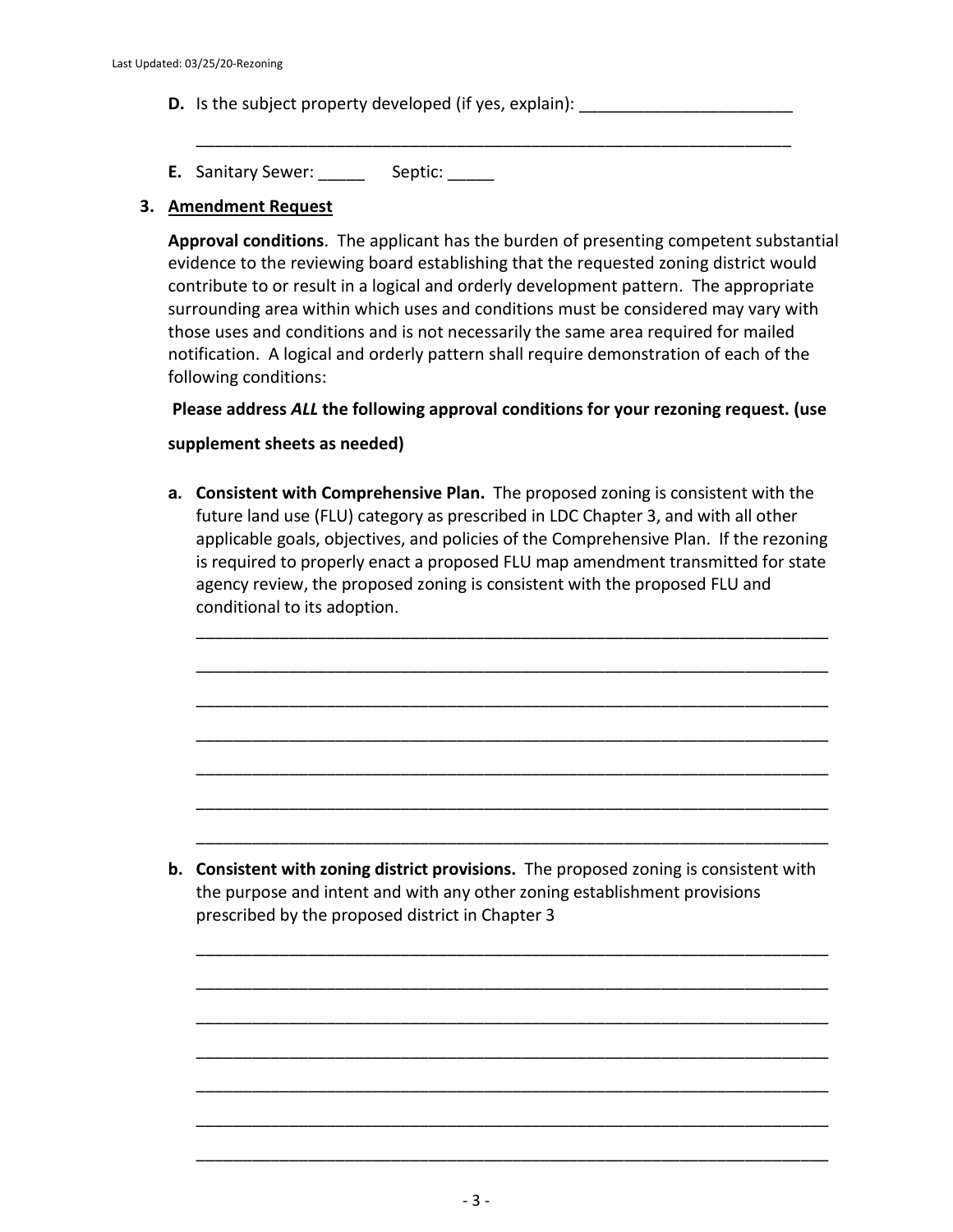**c. Compatible with surroundings.** All the permitted uses of the proposed zoning, not just those anticipated by the rezoning applicant, are compatible, as defined in Chapter 6, with the surrounding uses. The uses of any surrounding undeveloped land shall be considered the permitted uses of the applicable district. Compatibility is not considered with potential conditional uses or with any nonconforming or unapproved uses. Also, in establishing the compatibility of a residential use, there is no additional burden to demonstrate the compatibility of specific residents or activities protected by fair housing law.

\_\_\_\_\_\_\_\_\_\_\_\_\_\_\_\_\_\_\_\_\_\_\_\_\_\_\_\_\_\_\_\_\_\_\_\_\_\_\_\_\_\_\_\_\_\_\_\_\_\_\_\_\_\_\_\_\_\_\_\_\_\_\_\_\_\_\_\_

\_\_\_\_\_\_\_\_\_\_\_\_\_\_\_\_\_\_\_\_\_\_\_\_\_\_\_\_\_\_\_\_\_\_\_\_\_\_\_\_\_\_\_\_\_\_\_\_\_\_\_\_\_\_\_\_\_\_\_\_\_\_\_\_\_\_\_\_

\_\_\_\_\_\_\_\_\_\_\_\_\_\_\_\_\_\_\_\_\_\_\_\_\_\_\_\_\_\_\_\_\_\_\_\_\_\_\_\_\_\_\_\_\_\_\_\_\_\_\_\_\_\_\_\_\_\_\_\_\_\_\_\_\_\_\_\_

\_\_\_\_\_\_\_\_\_\_\_\_\_\_\_\_\_\_\_\_\_\_\_\_\_\_\_\_\_\_\_\_\_\_\_\_\_\_\_\_\_\_\_\_\_\_\_\_\_\_\_\_\_\_\_\_\_\_\_\_\_\_\_\_\_\_\_\_

\_\_\_\_\_\_\_\_\_\_\_\_\_\_\_\_\_\_\_\_\_\_\_\_\_\_\_\_\_\_\_\_\_\_\_\_\_\_\_\_\_\_\_\_\_\_\_\_\_\_\_\_\_\_\_\_\_\_\_\_\_\_\_\_\_\_\_\_

**d. Appropriate if spot zoning.** Where the proposed zoning would establish or reinforce a condition of spot zoning as defined in Chapter 6, the isolated district would nevertheless be transitional in character between the adjoining districts, or the differences with those districts would be minor or sufficiently limited. The extent of these mitigating characteristics or conditions demonstrates an appropriate site-specific balancing of interests between the isolated district and adjoining lands.

**As per LDC Chapter 6, Spot Zoning is:** *Zoning applied to an area of land, regardless of its size, that is different from the zoning of all contiguous land. Such isolated or "spot" zoning is usually higher in its density or intensity of use than the adjoining zoning and may, therefore, extend privileges not generally extended to property similarly located in the area. Spot zoning is not by itself prohibited, but due to its potentially adverse impacts on adjoining zoning it carries a higher burden of demonstration that, if authorized, it will contribute to or result in logical and orderly development*

\_\_\_\_\_\_\_\_\_\_\_\_\_\_\_\_\_\_\_\_\_\_\_\_\_\_\_\_\_\_\_\_\_\_\_\_\_\_\_\_\_\_\_\_\_\_\_\_\_\_\_\_\_\_\_\_\_\_\_\_\_\_\_\_\_\_\_

\_\_\_\_\_\_\_\_\_\_\_\_\_\_\_\_\_\_\_\_\_\_\_\_\_\_\_\_\_\_\_\_\_\_\_\_\_\_\_\_\_\_\_\_\_\_\_\_\_\_\_\_\_\_\_\_\_\_\_\_\_\_\_\_\_\_\_\_

\_\_\_\_\_\_\_\_\_\_\_\_\_\_\_\_\_\_\_\_\_\_\_\_\_\_\_\_\_\_\_\_\_\_\_\_\_\_\_\_\_\_\_\_\_\_\_\_\_\_\_\_\_\_\_\_\_\_\_\_\_\_\_\_\_\_\_\_\_

\_\_\_\_\_\_\_\_\_\_\_\_\_\_\_\_\_\_\_\_\_\_\_\_\_\_\_\_\_\_\_\_\_\_\_\_\_\_\_\_\_\_\_\_\_\_\_\_\_\_\_\_\_\_\_\_\_\_\_\_\_\_\_\_\_\_\_\_

**e. Appropriate with changed or changing conditions.** If the land uses or development conditions within the area surrounding the property of rezoning have changed, the changes are to such a degree and character that it is in the public interest to allow new uses, density, or intensity in the area through rezoning; and the permitted uses of the proposed district are appropriate and not premature for the area or likely to create or contribute to sprawl.

\_\_\_\_\_\_\_\_\_\_\_\_\_\_\_\_\_\_\_\_\_\_\_\_\_\_\_\_\_\_\_\_\_\_\_\_\_\_\_\_\_\_\_\_\_\_\_\_\_\_\_\_\_\_\_\_\_\_\_\_\_\_\_\_\_\_\_\_

\_\_\_\_\_\_\_\_\_\_\_\_\_\_\_\_\_\_\_\_\_\_\_\_\_\_\_\_\_\_\_\_\_\_\_\_\_\_\_\_\_\_\_\_\_\_\_\_\_\_\_\_\_\_\_\_\_\_\_\_\_\_\_\_\_\_\_\_

\_\_\_\_\_\_\_\_\_\_\_\_\_\_\_\_\_\_\_\_\_\_\_\_\_\_\_\_\_\_\_\_\_\_\_\_\_\_\_\_\_\_\_\_\_\_\_\_\_\_\_\_\_\_\_\_\_\_\_\_\_\_\_\_\_\_\_\_

\_\_\_\_\_\_\_\_\_\_\_\_\_\_\_\_\_\_\_\_\_\_\_\_\_\_\_\_\_\_\_\_\_\_\_\_\_\_\_\_\_\_\_\_\_\_\_\_\_\_\_\_\_\_\_\_\_\_\_\_\_\_\_\_\_\_\_\_

\_\_\_\_\_\_\_\_\_\_\_\_\_\_\_\_\_\_\_\_\_\_\_\_\_\_\_\_\_\_\_\_\_\_\_\_\_\_\_\_\_\_\_\_\_\_\_\_\_\_\_\_\_\_\_\_\_\_\_\_\_\_\_\_\_\_\_\_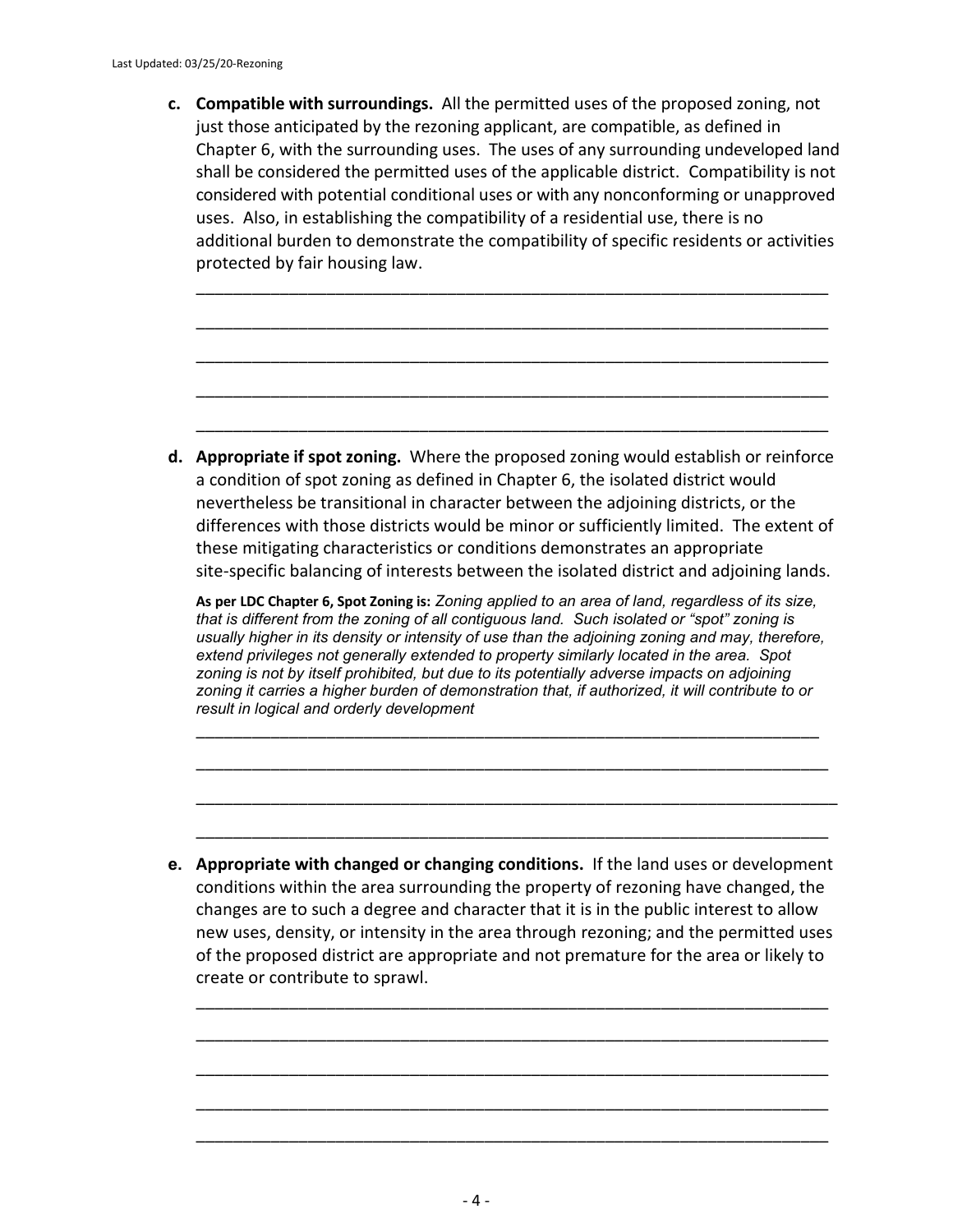## **4. Please complete the following Forms: Concurrency Determination Acknowledgement and Affidavit of Owner/Limited Power of Attorney (if applicable).**

#### **CONCURRENCY DETERMINATION ACKNOWLEDGMENT**

Property Reference Number(s): Name of the Contract of the Contract of the Contract of the Contract of the Contract of the Contract of the Contract of the Contract of the Contract of the Contract of the Contract of the Cont

Property Address:

I/We acknowledge and agree that no future development for which concurrency of required facilities and services must be certified shall be approved for the subject parcel(s) without the issuance of a certificate of concurrency for the development based on the actual densities and intensities proposed in the future development's permit application.

I/We also acknowledge and agree that approval of a zoning district amendment (rezoning) or Future Land Use Map amendment does not certify, vest, or otherwise guarantee that concurrency of required facilities and services is, or will be, available for any future development of the subject parcels.

I/We further acknowledge and agree that no development for which concurrency must be certified shall be approved unless at least one of the following minimum conditions of the Comprehensive Plan will be met for each facility and service of the County's concurrency management system prior to development approval:

- a. The necessary facilities or services are in place at the time a development permit is issued.
- b. A development permit is issued subject to the condition that the necessary facilities and services will be in place and available to serve the new development at the time of the issuance of a certificate of occupancy.
- c. For parks and recreation facilities and roads, the necessary facilities are under construction at the time the development permit is issued.
- d. For parks and recreation facilities, the necessary facilities are the subject of a binding executed contract for the construction of the facilities at the time the development permit is issued and the agreement requires that facility construction must commence within one year of the issuance of the development permit.
- e. The necessary facilities and services are guaranteed in an enforceable development agreement. An enforceable development agreement may include, but is not limited to, development agreements pursuant to Section 163.3220, F.S., or as amended, or an agreement or development order issued pursuant to Chapter 380, F.S., or as amended. For wastewater, solid waste, potable water, and stormwater facilities, any such agreement will guarantee the necessary facilities and services to be in place and available to serve the new development at the time of the issuance of a certificate of occupancy.
- f. For roads, the necessary facilities needed to serve the development are included in the first three years of the applicable Five-Year Florida Department of Transportation (FDOT) Work Program or are in place or under actual construction no more than three years after the issuance of a County development order or permit.

### I HEREBY ACKNOWLEDGE THAT I HAVE READ, UNDERSTAND AND AGREE WITH THE ABOVE STATEMENT ON THIS DAY OF , YEAR OF

| Signature of Property Owner | Printed Name of Property Owner | Date |
|-----------------------------|--------------------------------|------|
| Signature of Property Owner | Printed Name of Property Owner | Date |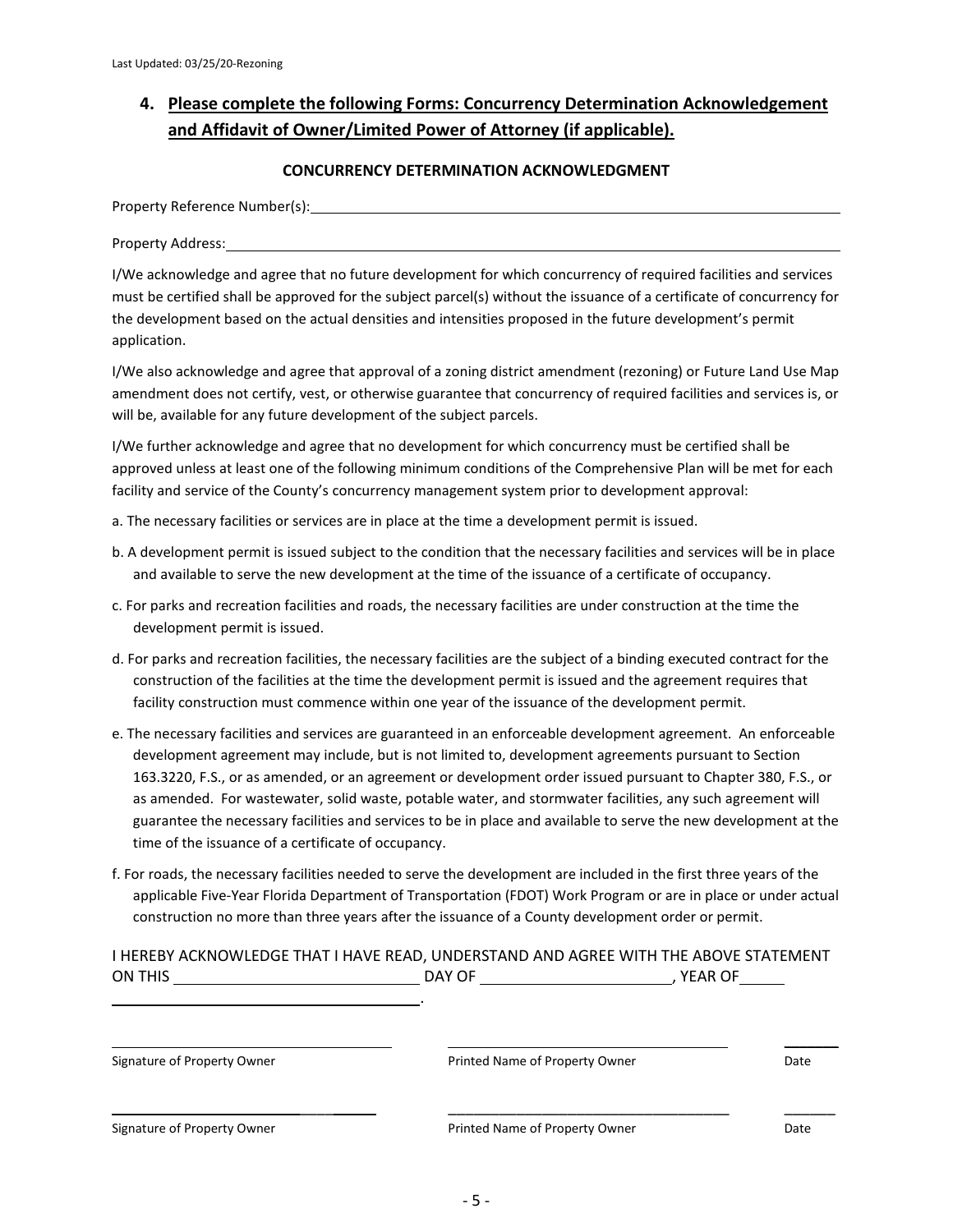# **AFFIDAVIT OF OWNER AND LIMITED POWER OF ATTORNEY**

**(if applicable)**

|                                                            | As owner of the property located at each control of the property of the property located at a set of the property of the set of the set of the set of the set of the set of the set of the set of the set of the set of the se           |              |
|------------------------------------------------------------|------------------------------------------------------------------------------------------------------------------------------------------------------------------------------------------------------------------------------------------|--------------|
|                                                            |                                                                                                                                                                                                                                          |              |
|                                                            | <b>Example 2018</b> Thereby designate <b>CONSIDERING CONSIDERING CONSIDERING</b> CONSIDERING CONSIDERING CONSIDERING CONSIDERING CONSIDERING CONSIDERING CONSIDERING CONSIDERING CONSIDERING CONSIDERING CONSIDERING CONSIDERING CONSIDE |              |
|                                                            | and the sole purpose of completing this application and making                                                                                                                                                                           |              |
|                                                            | a presentation to the Planning Board and the Board of County Commissioners to request a rezoning on<br>the above referenced property. This Limited Power of Attorney is granted on this day of                                           |              |
|                                                            | the year of, and is effective until the Board of County Commissioners or the Board of                                                                                                                                                    |              |
|                                                            | Adjustment has rendered a decision on this request and any appeal period has expired. The owner                                                                                                                                          |              |
|                                                            | reserves the right to rescind this Limited Power of Attorney at any time with a written, notarized notice                                                                                                                                |              |
| to the Development Services Bureau.                        |                                                                                                                                                                                                                                          |              |
|                                                            |                                                                                                                                                                                                                                          |              |
|                                                            |                                                                                                                                                                                                                                          |              |
| Signature of Property Owner<br>Signature of Property Owner | Printed Name of Property Owner<br>Printed Name of Property Owner                                                                                                                                                                         | Date<br>Date |
|                                                            |                                                                                                                                                                                                                                          |              |
|                                                            | The foregoing instrument was acknowledged before me this ___________day of _________________________                                                                                                                                     | 20           |
|                                                            |                                                                                                                                                                                                                                          |              |
|                                                            | by means of □ physical presence or □ online notarization. Type of Identification Produced: ________                                                                                                                                      |              |
|                                                            |                                                                                                                                                                                                                                          |              |
| Signature of Notary                                        | Printed Name of Notary                                                                                                                                                                                                                   |              |

(Notary Seal)